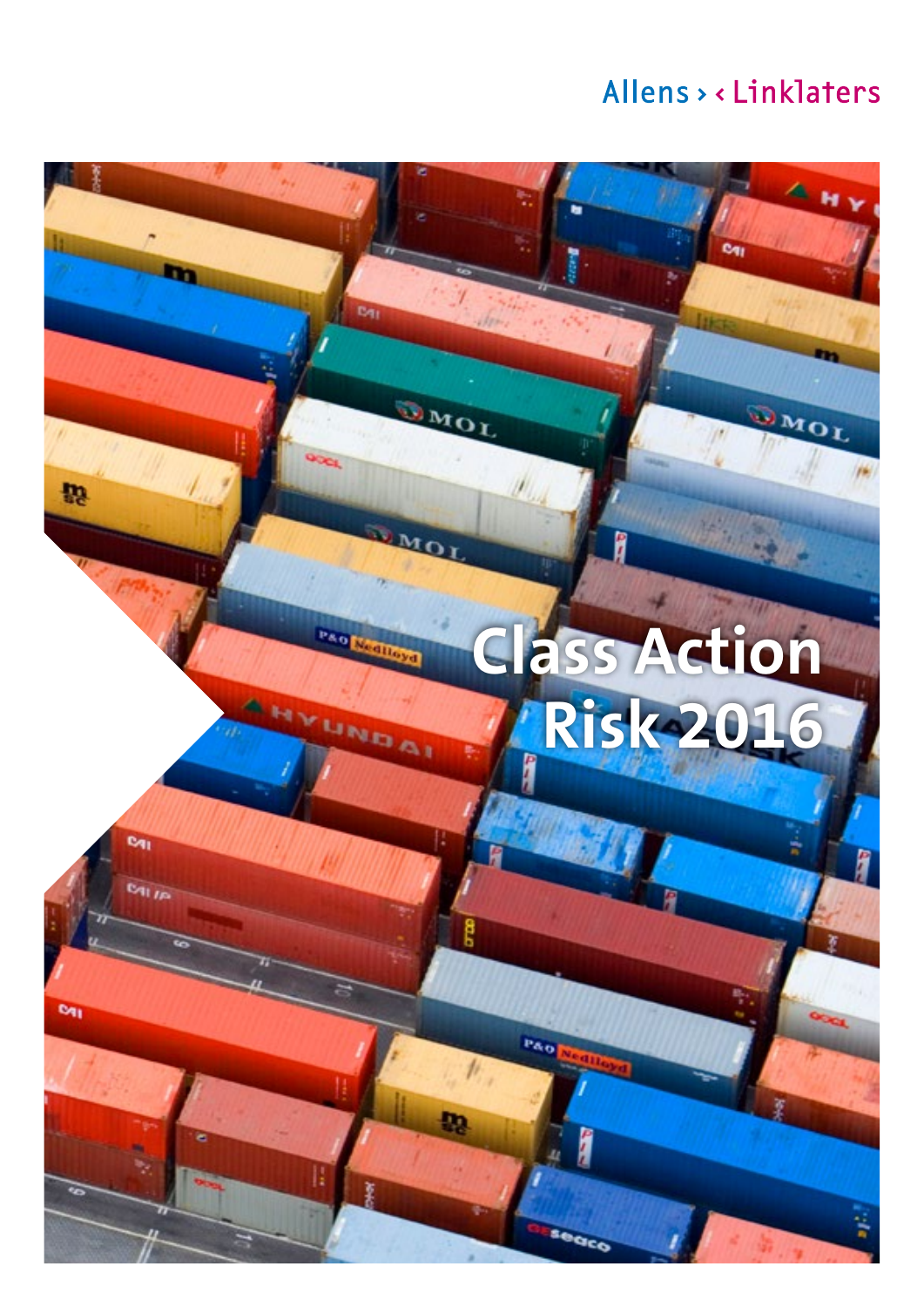Class actions have featured frequently in the press in recent years, often with a theme of a developing crisis for Australian business. In part, this attention has been driven by the fact that class action activity has significantly increased. The increase in filings is, however, only one part of the equation – a proper assessment of class action risk requires a more holistic assessment of the class actions landscape.

To provide that bigger picture, and give practical guidance to those responsible for managing class action risk, we have updated and built on the ten-year survey of the class action landscape we first published in [2015](http://www.allens.com.au/pubs/pdf/class/cuca28may15.pdf). In this report, we have looked at changes in the class actions landscape since 2005 with a particular focus on the past eighteen months, in order to provide a framework for a holistic and data-based assessment of class action risk. We have also identified some of the potential agents for change in the short to medium term and suggested a framework for considering and assessing class action risk.

#### KEY POINTS

- **>** Class action risk has increased significantly over the course of the past decade – more claims are being filed and more law firms and third party funders are promoting claims.
- **>** That trend does, however, need to be seen in its broader context. A closer analysis of the data reveals that the number of companies facing class actions has fallen.
- **>** The key driver for the increased filings is the number of 'new' law firms who have commenced class actions. This 'new entrant' risk is currently a bigger contributor to class action risk than third party litigation funding.
- **>** There has been a spike in shareholder class actions against listed companies in the past eighteen months, but longer term trends suggest that banks and financial services companies are the most frequent targets.
- **>** There has been a renaissance of product liability claims (largely in the pharmaceutical and automotive industry) and natural disaster (mainly bushfire) filings continue to increase.
- **>** The vast majority of class actions are settled, but almost one‑third are dismissed or otherwise discontinued. This suggests that so-called 'blackmail settlements' are not as common as some suggest.



### **Contents**

| What effect is third party funding having |  |
|-------------------------------------------|--|
|                                           |  |
| A framework for considering and assessing |  |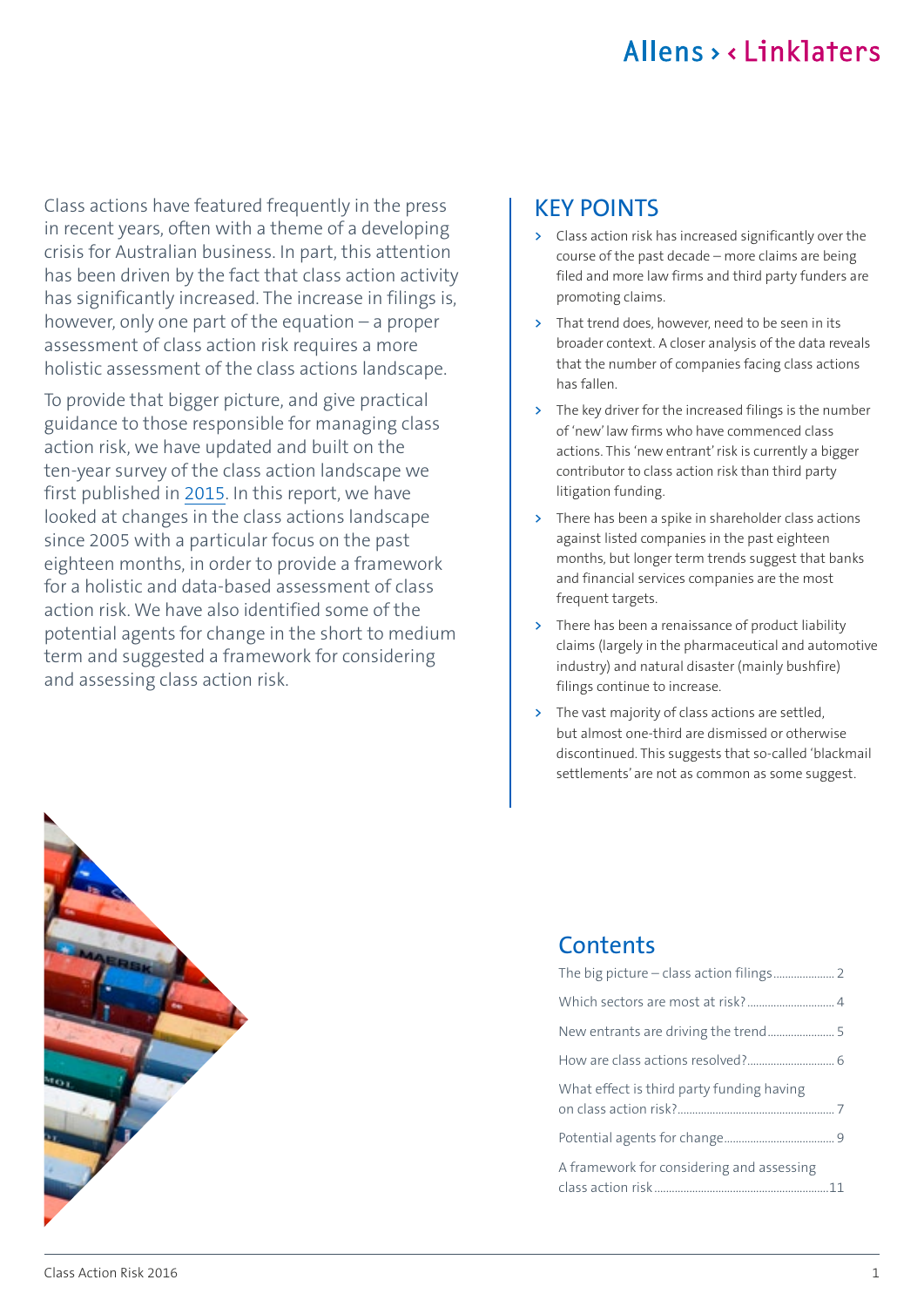## <span id="page-2-0"></span>The big picture  $-$  class action filings

While class action filings have been 'lumpy', there is a clear upward trend. Filings in the past eighteen months continue, and consolidate, this trend. Indeed, the number of filings has been consistently at the high end of the range in recent years and a new baseline seems to have been set.

The peaks have been in 2014 and 2015 with 35 and 34 claims filed respectively. Unless there is a rush of filings in the next few months, 2016 filings are likely to fall below that level.

As discussed further below, the most significant contributor to this trend has been the number of law firms looking to establish class action practices and taking an entrepreneurial approach to identifying and promoting claims. This 'new entrant' risk has been a defining feature of the class actions landscape in recent years and, contrary to common perception, has had a materially greater impact on class action risk than third party funding.

A meaningful assessment of class action risk does, however, require this upwards trend to be considered in context. Of particular relevance in this respect is the way in which the trend has been significantly affected (and arguably distorted) by multiple claims in relation to the same or related conduct. Indeed, of the 46 class actions commenced in the eighteen months to June 2016, only 27 were the first class actions in relation to the conduct in question. When this fact is accounted for, it becomes apparent that the number of companies facing new class action activity in recent years has fallen quite substantially.

To elaborate:

- **> Cluster claims:** We define clusters as class actions relating to the same or similar issues, often against the same defendant and usually filed by the same law firm. Most recently, eight class actions have been commenced against Standard & Poor's in respect of its rating of various CDOs. Other examples include the eleven bank fees class actions against the major banks and six class actions in relation to the Black Saturday bushfires.
- **> Competing class actions:** The defining feature of competing class actions (as compared to clusters) is that they are filed by different law firms. The involvement of separate legal teams means that they often involve differently framed allegations and different settlement expectations – as a result, they are generally regarded as more problematic than cluster claims. Competing claims arise most frequently in the shareholder class action context, including the claims against Treasury Wine Estates, Worley Parsons and Vocation. Another recent example is the class actions against Volkswagen and its associated entities in relation to emissions devices.



#### Figure 1: Class actions filings 2005 – June 2016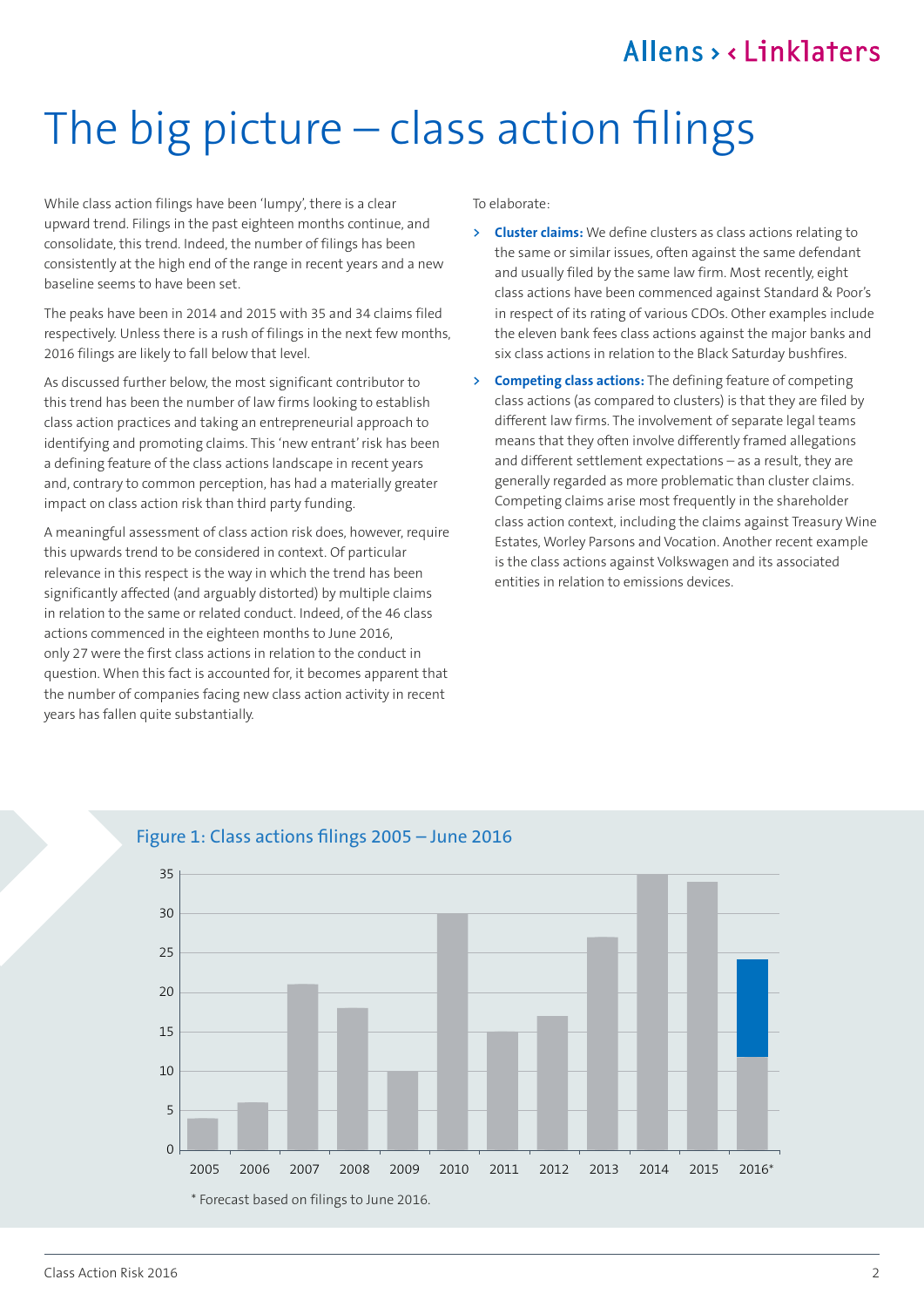

There can be no denying that cluster and competing claims create their own complications, frustrations and additional costs for the companies facing them, but a company facing two (or more) competing or cluster class actions does not face twice the exposure or costs burden of a single class action – there is often no additional exposure (as, in most cases, the claims could have been brought as a single class action) and the additional costs burden will vary depending on how the cases are managed (but can be significant).

We also make the following observations about class action filings, all of which are relevant to an understanding of the overall class action landscape and associated risk:

- **>** While class actions are often considered to be high‑profile claims involving hundreds or thousands of group members, there need only be seven group members. Our research indicates that class actions continue to be filed across the full spectrum from high-profile mega-litigation to minor cases which attract little (if any) public attention.
- **>** We continue to see more claims being filed in the Supreme Courts of NSW and Victoria. Supreme Court filings accounted for more than 36 per cent of class action filings in the period from 2011 to June 2016; compared with about 17 per cent of filings in the period from 2005 to 2010. This is partly a reflection of the fact that the Supreme Court of NSW did not have an equivalent (ie Part IVA style) class action regime until 2010, but also of the increase in class actions based on allegations of negligence (such as natural disaster claims) and breach of contract (such as claims by dissatisfied consumers) which can generally only be run in state courts.
- **>** Class action filings are increasing in an environment in which there has been a moderate, but sustained, decline in the number of civil filings in superior courts. This is most likely a reflection of the fact that the potential economies of scale of a class action create a viable risk‑reward proposition for class action promoters in circumstances in which the costs of litigation are becoming an increasing deterrent for non-representative litigation. Indeed, class actions are much more likely to be driven by the entrepreneurial pursuits of lawyers and funders than other litigation.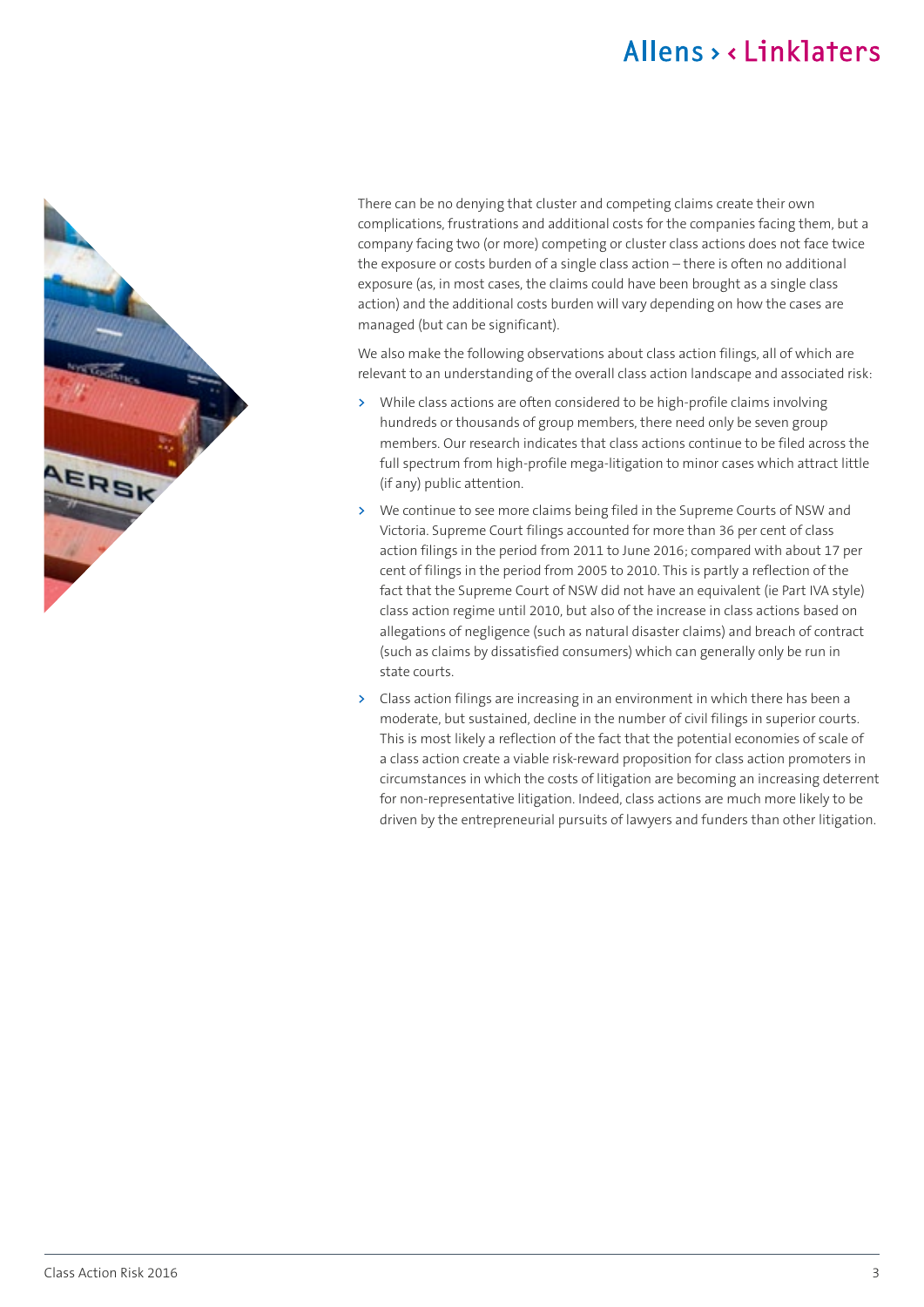## <span id="page-4-0"></span>Which sectors are most at risk?



#### Figure 2: Class action filings by type

A picture of the class action risk faced by particular types of organisations and industry sectors can be obtained by drilling down into the types of class actions being filed.

Figure 2 highlights the significant spike in shareholder class actions in relation to the market-disclosures made by listed companies in the past eighteen months (as a percentage of overall filings). While the trend is stark and undoubtedly a cause for concern for listed companies, it is important not to place too much emphasis on short term trends. This is particularly the case given that only just over half of the shareholder class actions commenced during that period were the first claims to be commenced in respect of the conduct at issue – the balance are competing claims of the kind discussed above.

Claims in the financial services sector are the most common type of claim based on longer term trends. The most frequent claims made against participants in this sector include claims relating to the mis‑selling of financial products, the rating of financial products, lending practices and compliance with trustee obligations.

While this trend is of obvious concern to that sector, it is, once again, important to consider it in context. For example, filings in this sector have been affected by the bank fees cluster (of eleven claims) and the eight claims against Standard & Poor's referred to above – these cases have a very significant and disproportionate impact on the overall trend. It remains to be seen whether filings in this sector are sustained in the years to come, particularly as the limitation periods in respect of GFC‑related losses expire. Indeed, as can be seen from Figure 2, financial services class action filings have fallen (as a percentage of overall filings) in the past eighteen months.

Just as importantly in putting the raw data in context is the fact that, while financial services class actions can be very significant and high-profile (such as the claims referred to above), this is the sector most likely to face smaller class actions (in terms of the number of group members, amounts claimed and public interest).

Other trends highlighted by Figure 2 include:

- **>** The renaissance of product liability cases has continued. Although initially driven by medical devices and pharmaceutical claims, the recent trend has been driven by claims in the automotive industry. It is, however, a trend that all organisations in the manufacturing and distribution sectors should be aware of.
- **>** The number of natural disaster class actions (specifically flood and fire cases) continues to grow. This is most likely to be of concern to government, electricity companies and the operators of public infrastructure. It is, of course, also of broader interest to the insurance sector.
- **>** Although there has been a slight dip in consumer claims in recent years, they remain fertile ground for class action promoters. The claims in this category have included, by way of example, food poisoning, negligence in professional services, claims against payday lenders and claims by persons affected by a gas leak.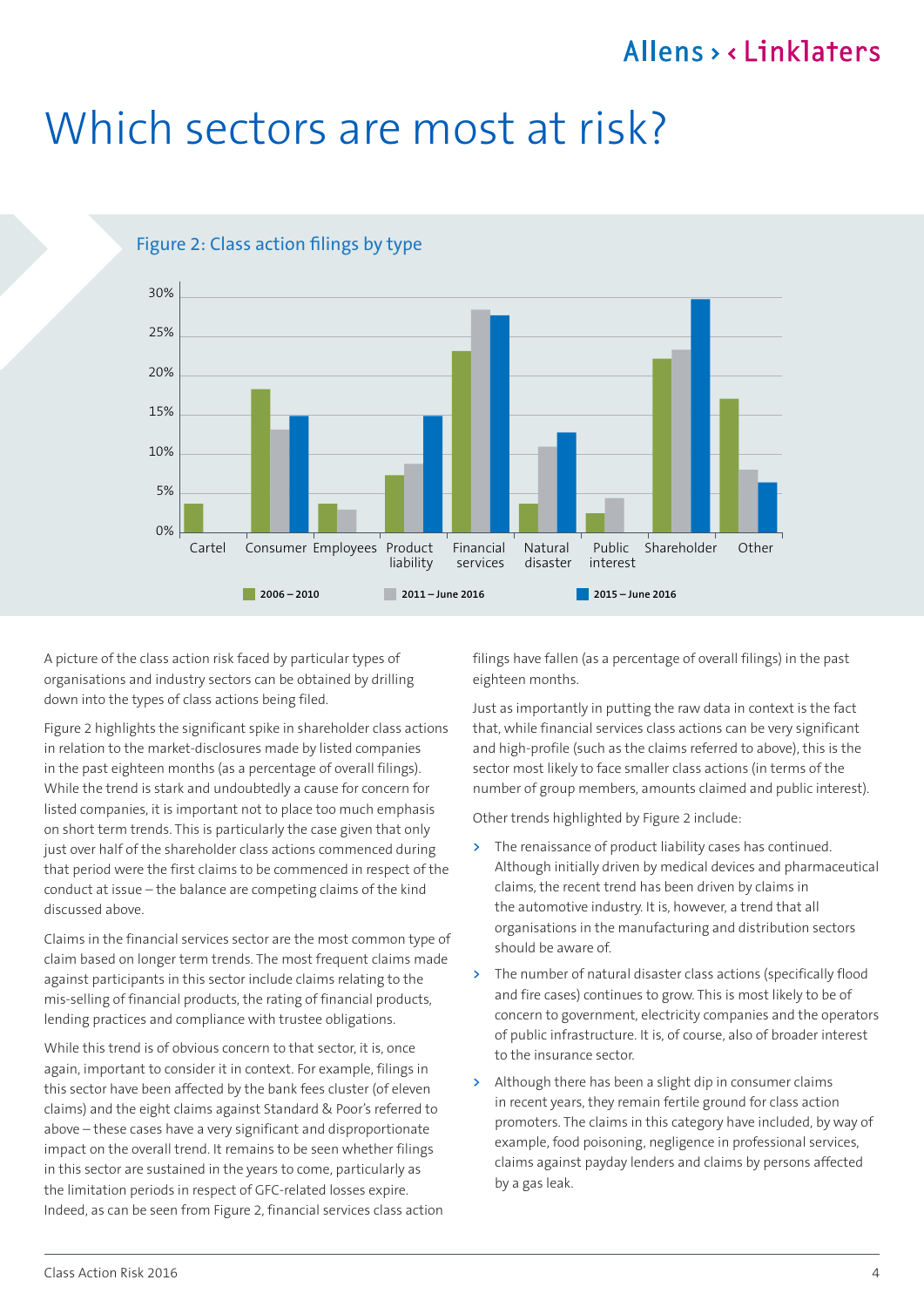## <span id="page-5-0"></span>New entrants are driving the trend

As mentioned above, the defining feature of the class actions landscape in recent years has been the number of additional law firms bringing class actions. Not only has this trend resulted in increased filings, but 'new entrants' are also a core contributor to the trend for competing claims and, in our view, to class action risk.

Long term trends suggest that Maurice Blackburn and Slater & Gordon have been the most significant players, but more recent trends disclose a very different picture.

As can be seen from Figure 3, approximately 20 per cent of filings since 2013 can be attributed to Maurice Blackburn. Roughly 54 per cent of claims can be attributed to eight firms that have filed three or more claims during that period – all of which, with the exception of Slater & Gordon, are not traditionally known as plaintiff class action firms. The remaining 26 per cent is attributed to 15 firms who have filed either one or two claims since 2013.



#### Figure 3: Who is bringing class actions?

The main driver for this trend is a small number of firms attempting to establish repeat class action practices. In the case of Maddens and Squire Patton Boggs, this is off the back of success in particular types of claims (natural disaster and financial services, respectively). Mark Elliott (who is responsible for more claims than anyone other than Maurice Blackburn) focuses on shareholder class actions after acquiring shares in 675 publicly listed companies through a related corporate entity. Mr Elliott was responsible for six of the 14 shareholder class actions filed in the past eighteen months. Slater & Gordon has commenced seven per cent of the claims filed since 2013.

The trend is also being driven by other firms with little or no class actions experience bringing their first or second class action. This is undoubtedly resulting in claims at the more speculative end of the spectrum and is therefore an obvious contributor to risk. Moreover, in our experience, the relative inexperience of these firms in the class action context has the potential to create significant practical and reputational issues for the defendants they sue. To a large extent, these issues arise from the fact that class action law and practice is now heavily embedded in hundreds of interlocutory judgments and orders to the point where even the most careful reading of the legislation will give rise to misconceptions as to accepted and required practice. Defending claims run by firms who are not familiar with that practice requires particular insight and vigilance.

Many of these 'new entrants' are unlikely to have a sustained impact on the class action landscape in the years to come. It is, however, likely that some will be able to build on the experience of their first case to become repeat players. As they become more experienced, they are more likely to develop relationships with litigation funders which will expand their capacity to bring claims in the future. This has the potential to further increase class action risk.

It remains to be seen how this trend may be affected if the law is changed to allow lawyers to charge contingency fees (as discussed further below). The one certainty is that offering lawyers the opportunity to be remunerated by reference to a percentage of the outcome of class action litigation is not going to reduce the number of firms looking to get a slice of the action.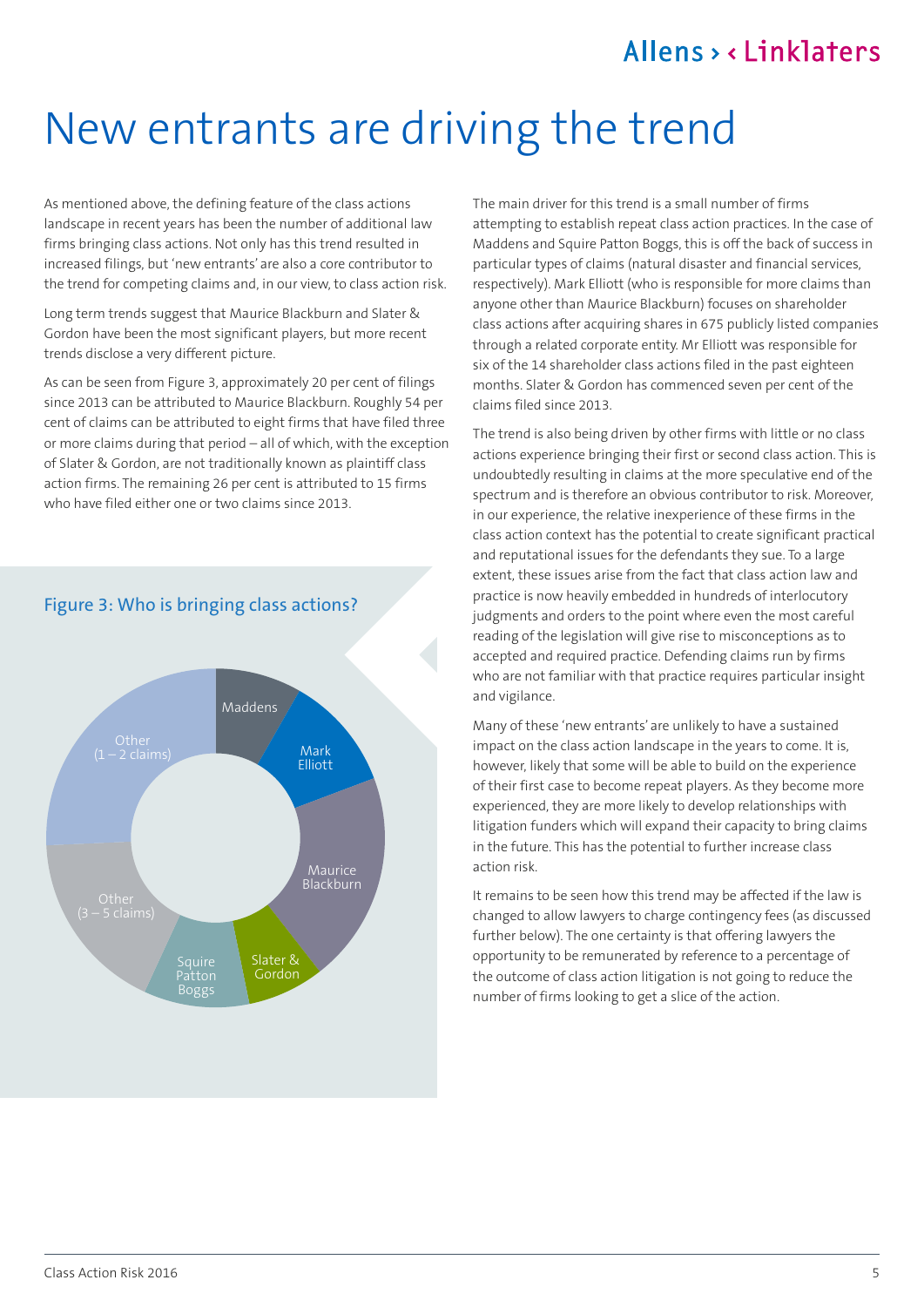## <span id="page-6-0"></span>How are class actions resolved?

The vast majority of class actions are settled – this has been a long term and enduring trend.

#### Of the class actions filed between 2005 and June 2016 that have been resolved, approximately:

61%

were settled



were dismissed or discontinued, discontinued as a class action or permanently or temporarily stayed 5% were the subject

of a final judgment

The percentage of claims settled rises to 70 per cent in respect of claims that have been publicly identified as third-party funded.

Aside from the high percentage of settlements, the statistic most relevant to class action risk is the 34 per cent of claims that have been dismissed or otherwise not continued without any payment by the defendant – the vast majority of these claims have been brought by the more inexperienced class action law firms. Particularly in circumstances in which the prospect of an adverse costs order is a deterrent for the commencement of truly spurious class actions, this suggests that Australian companies are generally 'knocking‑out' the ill‑advised claims that are commenced rather than entering into what are often described as 'blackmail settlements'. That is not, of course, to say that claims with limited prospects are not being settled to avoid the publicity, costs and distraction of dealing with a class action. Nor that significant costs are not being incurred before nuisance claims are dismissed or discontinued.

Much has been said about the recent record settlements in the Black Saturday bush fire cases (of \$794 million), including that they are indicative of a worrying trend of ever increasing settlement amounts. In our view, caution needs to be exercised in leaping to conclusions of this kind. Indeed, it is difficult to draw meaningful inferences about trends from settlement amounts. So much depends on matters specific to each case – the size of the class, the apparent strength of the case, the quantum of alleged losses, the motivation of the parties to settle, whether a third party funder is looking for a quick return, the precedential value (or risk) of the case, the point in the litigation at which the case settled – to name just a few.

To illustrate this point, in Figure 4 we have set out the amounts for which various shareholder class actions have settled. In our opinion, there is no discernible trend that can be drawn from these figures.



#### Figure 4: Shareholder class action settlement amounts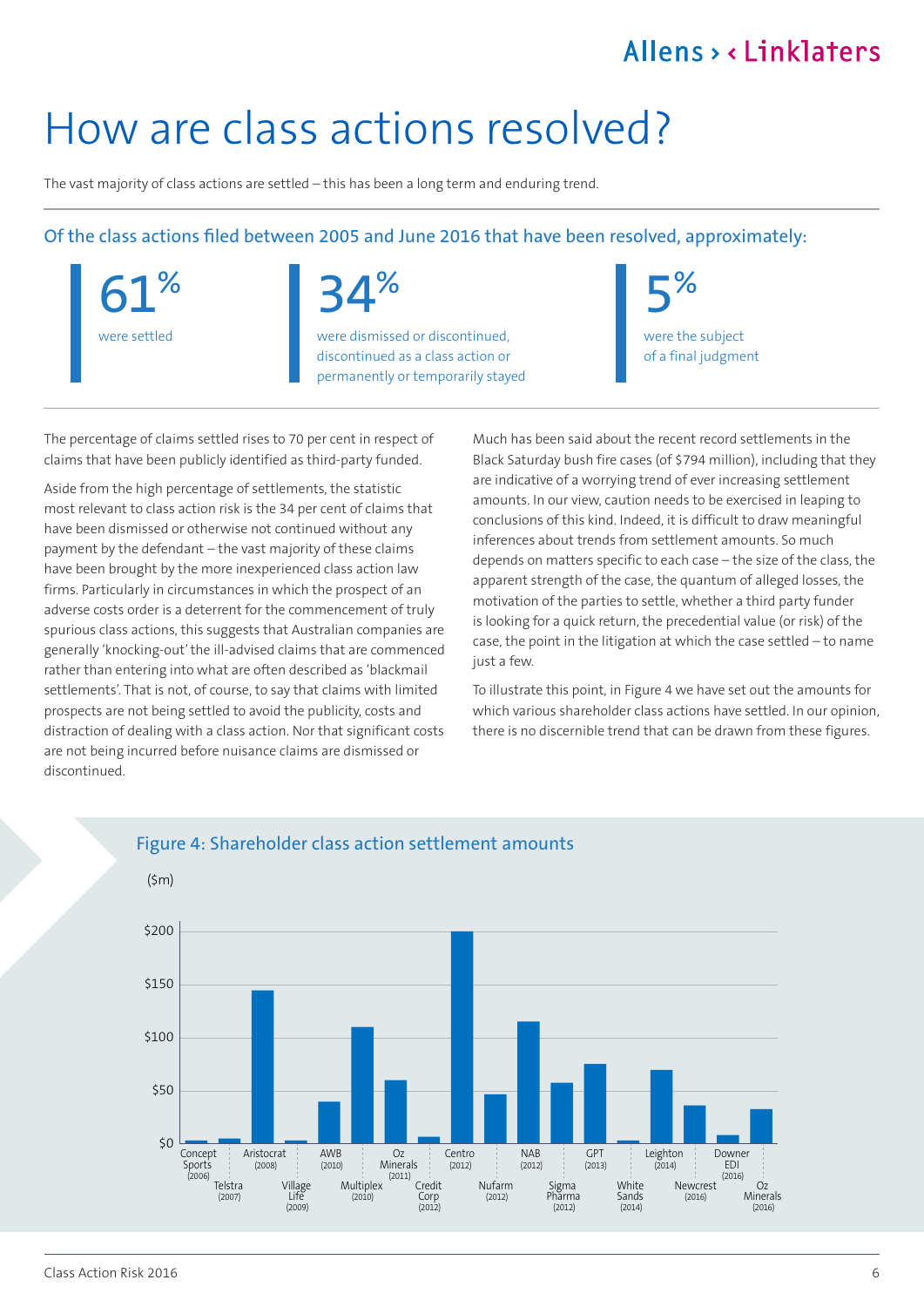## <span id="page-7-0"></span>What effect is third party funding having on class action risk?

Over the course of the past decade, third party funders have become an increasingly entrenched, and accepted, participant in the Australian class actions sector.

While long term trends indicate a sustained increase in the percentage of class actions that are third party funded, that percentage has fallen in the past eighteen months. This is a direct consequence of the number of claims being brought by less established class action firms, who are much more likely to commence class actions without third party funding. Our research shows that the vast majority of funded claims are conducted by the firms referred to above as repeat players in the market.

Approximately 35 per cent of the claims filed in the period between 2011 and June 2016 were publicly identified as third party funded claims, compared with 27 per cent of claims filed in the period between 2005 and 2010. However, less than 20 per cent of the claims filed in the past eighteen months have been publicly identified as funded.



45%

were funded by IMF Bentham Limited

18%

Of the funded class actions filed between 2011 and June 2016:

were funded by other local funders (including LCM Litigation Fund, Litman Partners, Litigation Lending Services and Legal Justice) 37%

were funded by offshore funders (including Comprehensive, International Litigation Funding Partners, International Litigation Partners, Litigation Capital Partners, Harbour, Argentum and Omni Bridgeway)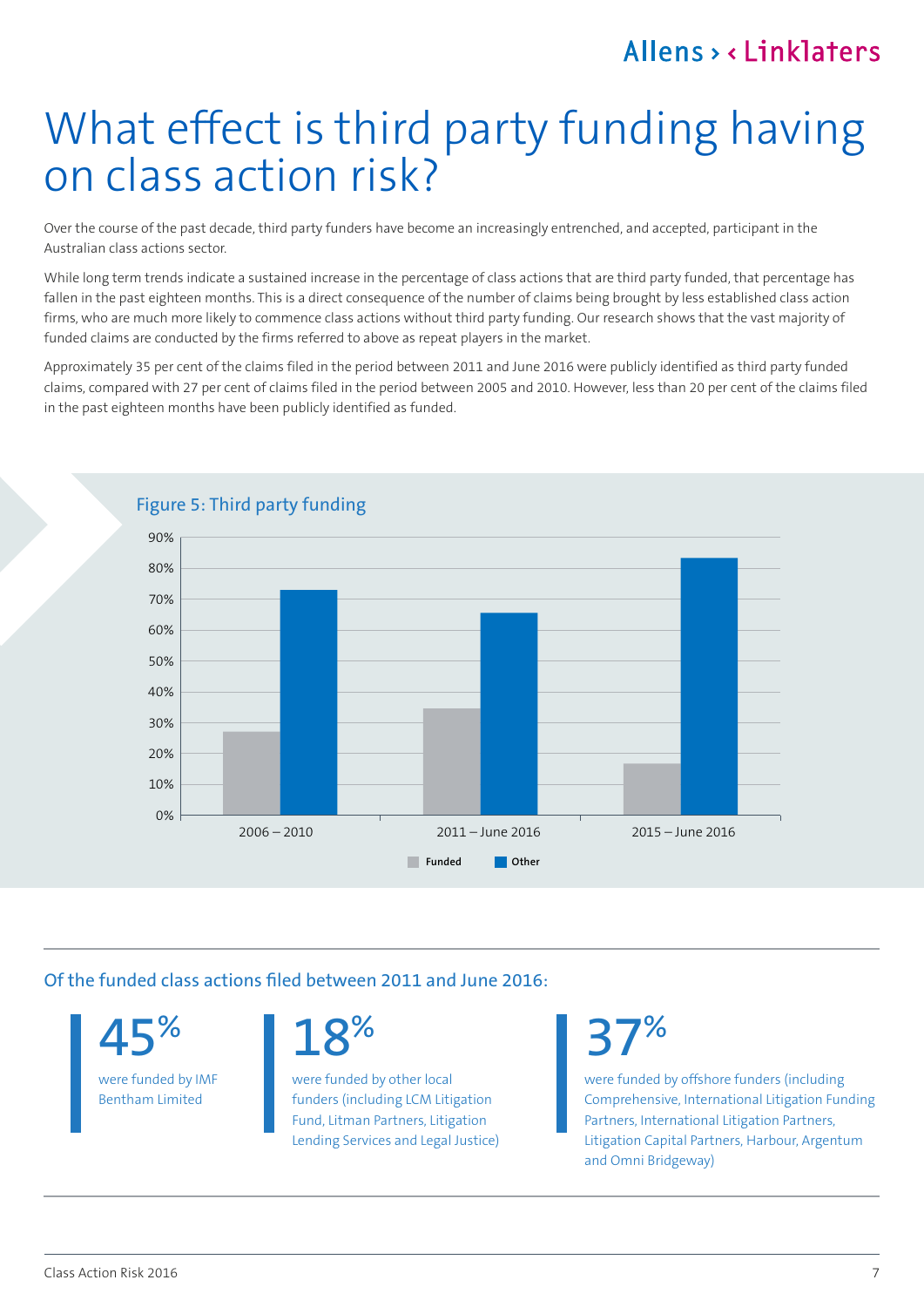There is no doubt that third-party litigation funding has had a significant and sustained impact on class action risk. However, anecdotal evidence suggests that the commercial imperatives of funders play a role in moderating the enthusiasm of entrepreneurial plaintiff lawyers for a claim that might not be viable having regard to prospects of success, likely costs and the potential return on investment. That is because, unlike lawyers who are often remunerated for running a case irrespective of the outcome, it is usually all downside for the funder unless it can get a settlement or favourable judgment. That said, the impact of that role has been diluted as more funders – including some with more aggressive risk appetites – enter the market.

Interest in the question of possible further regulation of the third party funding market was renewed following the Productivity Commission's recommendation in December 2014 that funders should be subject to a licensing regime which focuses on capital adequacy and disclosure requirements. While there have been no developments since that time, we understand that it remains on the government's agenda. A licensing regime would inevitably impose a barrier to entry (or to continued operation) for current and would-be funders. The extent to which such a barrier may impact the availability of class action funding is likely to depend on how the offshore funders (which currently comprise just over one-third of the funding market) respond.

Finally, a consideration of the role of funders in the class action landscape would not be complete without mention of the way in which the commercial imperatives of third-party funders have pushed the boundaries of what is permissible under the class action regimes with a view to making class actions better suit their entrepreneurial business models. The most obvious example of this is the way in which they have changed the essential nature of many class actions from opt-out to opt-in cases by only funding claims on behalf of persons who have entered into funding agreements, which has led to closed‑classes and the competing claims phenomena. More recently, funders have sought to further cement their entrenchment in class action proceedings by asking the courts to make orders that would entitle them to receive a funding commission from all group members who participate in a settlement or judgment, including those who have not signed a funding agreement. This so-called common-fund approach is discussed further below.

That said, in circumstances in which the majority of class actions are not third-party funded, we consider that the number of additional law firms looking to commence class actions may well be a more significant contributor to class action risk (at least for the moment). This is despite the fact that, unlike third party funders, the law does not currently allow lawyers to be remunerated by reference to a share of the proceeds of litigation – which, generally speaking, is considered to be a more lucrative approach than remuneration based on the value of legal work done.

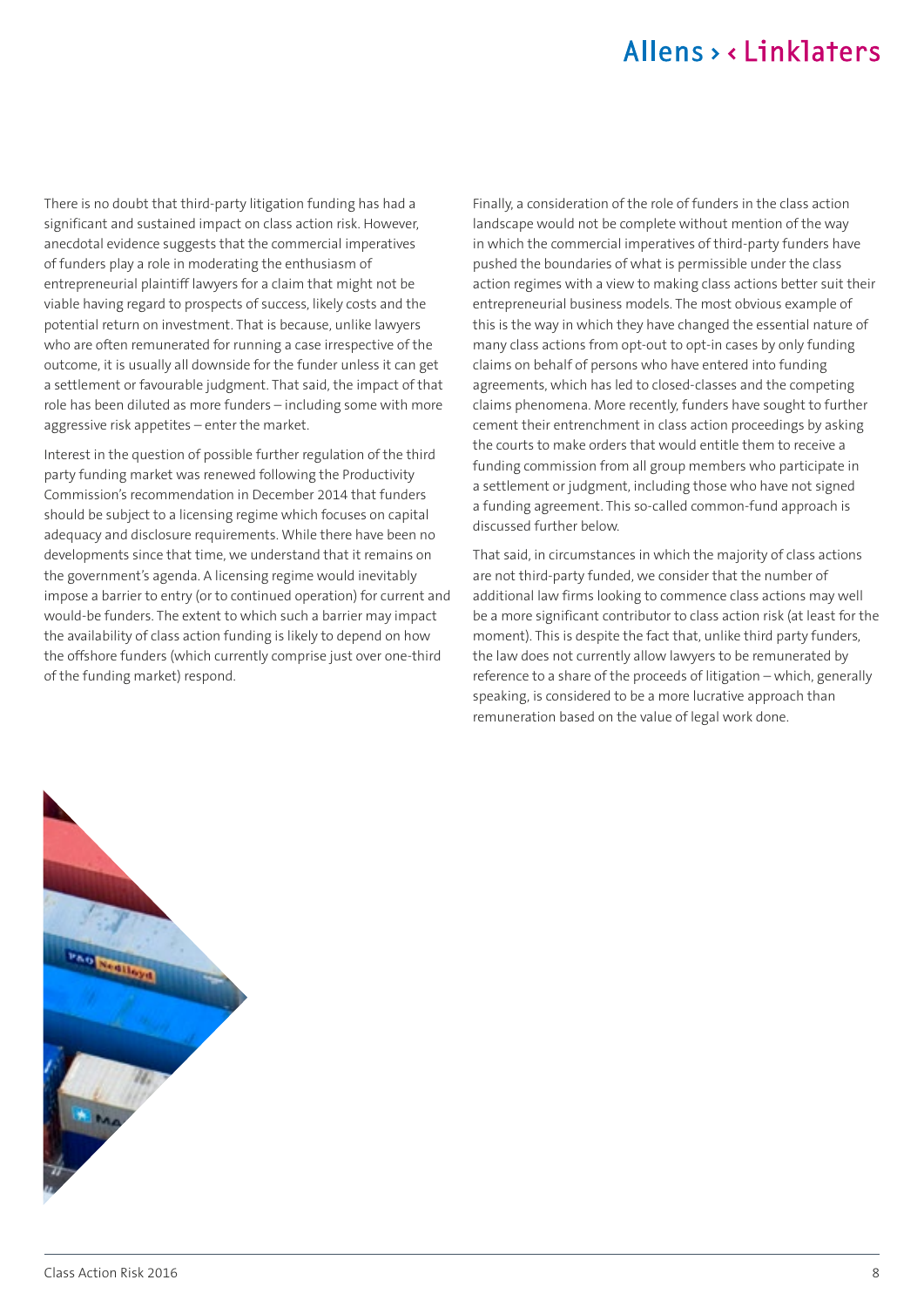## <span id="page-9-0"></span>Potential agents for change

A defining feature of the class actions landscape is that it is constantly evolving, often in response to attempts by class action promoters to push the boundaries of what is permissible under the class action regimes. There are a number of potential changes on the horizon that have the potential to materially affect the class actions landscape (and therefore class action risk) in the short to medium term, including the following.

**> Common fund orders – a potential game changer:** As mentioned above, third party funders are seeking to fundamentally change the class actions landscape by seeking orders from the courts that would see them receive a commission from the total amount recovered in a class action, and not just from the group members who have signed funding agreements. If permitted, this would avoid the need for funders to book‑build before commencing a class action and significantly increase the amount required to settle class actions (as the funders would require a larger payment). The legality of this development was rejected by the Federal Court in 2015, but is currently before the Full Federal Court (sitting as a court of first instance) in the shareholder class action against QBE. If the practice is accepted by the courts, it will make funding class actions a more attractive proposition for local and offshore funders. The ability to do away with the book‑build phase is also likely to result in a race to be first to file. The possibility that funders may one day succeed in this endeavor is arguably the most significant game‑changer in the class action risk equation since the High Court gave the green light to third party funding in 2006.



- **> Competing class actions:** As mentioned above, competing class actions is the term often ascribed to multiple class actions in relation to the same conduct brought by different law firms. In some cases, there is an overlap in group members and in others the classes are defined in a way that avoids overlap – where there is an overlap, class members can be asked to choose which case they want to be part of. The practical challenges and potential additional burden on litigants and the courts created by competing class actions has been a cause for concern for some time. This issue is most frequently addressed by arranging for the cases to be managed and heard together rather than, for example, staying one case and allowing the other to proceed. While resulting in many synergies, this approach often still requires a defendant and the court to deal with separate pleadings and evidence and, as such, significantly increases the costs compared to dealing with a single claim. Some class action promoters suggest that the problem can be avoided by increasing the incentive to bring open class claims by allowing common fund orders. Leaving aside the very significant question as to the legality of such orders, this is unlikely to solve the problem in this era of entrepreneurialism as recent experience suggests that the courts will not strike-out a second claim simply because it was filed after the first. The issue is likely to remain a hot topic – it is, however, unlikely that there will be any particularly radical solutions implemented in the short to medium term. In that regard we note that the Federal Court has not sought to address competing class actions in its proposed new class actions practice note which is focused on facilitating increased case management to, among other things, reduce inefficiencies and unnecessary costs.
- **> The viability of shareholder class actions:** The question of whether causation in shareholder claims can be established through market‑based causation has significant implications for the continuing viability of shareholder class actions. Indeed, if it is ultimately decided that market‑based causation is not available, it may well signal the end of shareholder class actions as we currently know them. After more than a decade of uncertainty, in April 2016, the Supreme Court of NSW allowed causation to be established through market‑based causation in a shareholder claim against HIH Insurance. This was a significant decision on an issue that has dogged shareholder class actions for more than a decade. It is, however, generally accepted that the question will not be finally resolved until it is considered by the High Court. As the HIH decision was not appealed, the next potential opportunity for a decision that may find its way to appellate courts is the shareholder class action against Allco Finance, which is scheduled for trial in October 2016.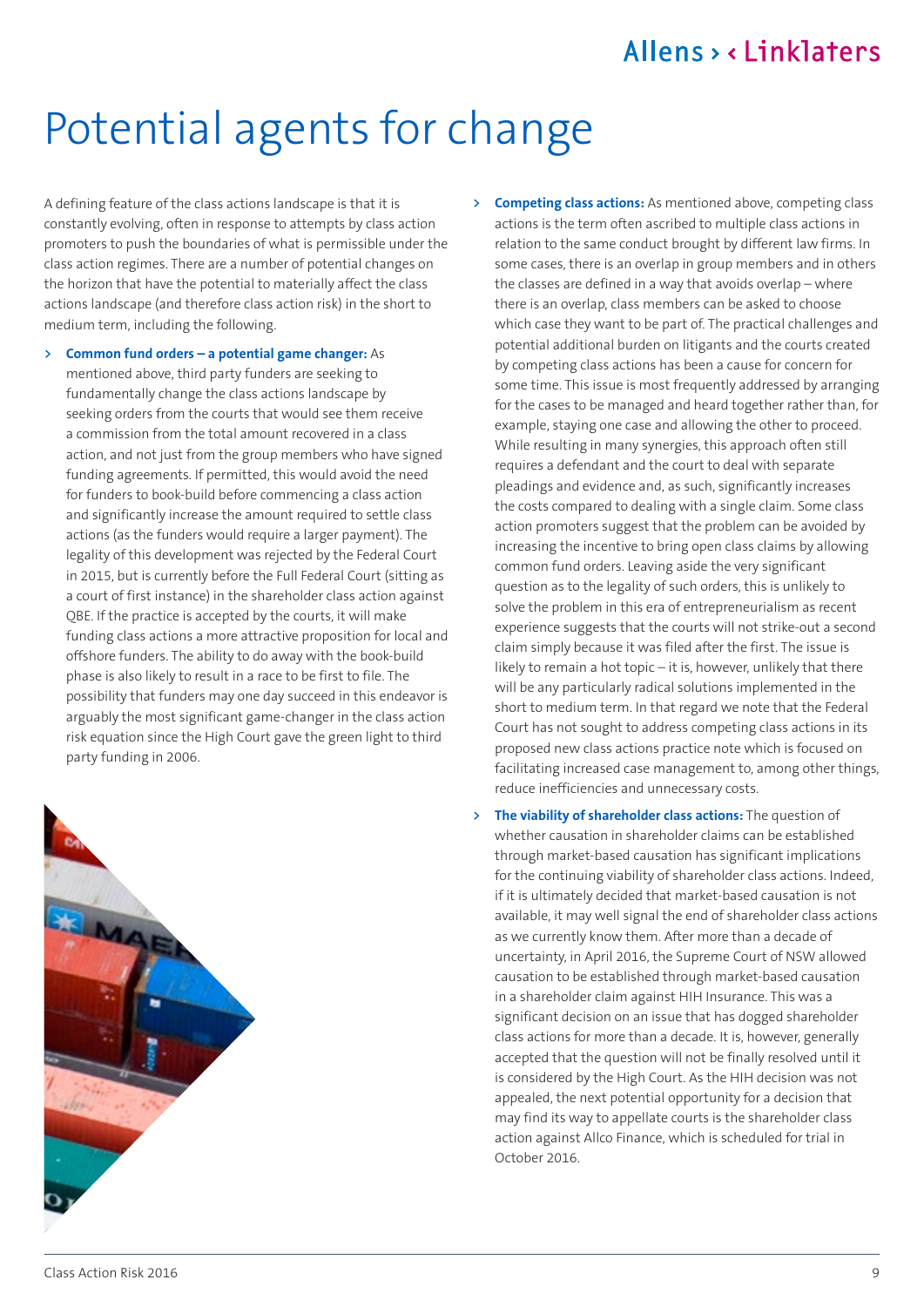- **> The end of penalties class actions?:** The law of penalties has been in a state of flux since the status quo was challenged in the bank fees class actions in 2010. This has led to at least eleven class actions being filed, at least five others being launched and speculation in respect of many others. More than six years and two High Court appeals later, it seems likely that this hive of activity will fall away following the High Court's decision in late July 2016 that ANZ's late payment fees are not penal because they are not out of all proportion when compared to the legitimate interests the bank is entitled to protect. This decision was based on a finding that, in considering whether a fee is out of all proportion, it is appropriate to take into account the broader commercial and financial interests of the imposing party and not only the amount that could be recovered in a claim for breach of contract. Although it is too early to be sure, it seems likely that the weight of this decision will bring an end to the penalties class action bubble.
- **> Contingency fees:** In December 2014, the Productivity Commission recommended the removal of the general prohibition on the charging of contingency fees in civil matters by the legal profession. It is, however, by no means certain that the prohibition will be lifted. The legal profession is divided and the Law Council of Australia does not favour their introduction. It is difficult to predict what effect lifting the ban (if it were to happen) might have on the class action landscape. As mentioned above, despite the prevalence of third party funding, the majority of class actions are run by lawyers on a no win‑no fee basis. The one certainty is that providing greater incentives for lawyers to fund class actions will not reduce class action risk. Indeed, the opportunity to be remunerated by reference to a percentage of the outcome is likely to make class actions an even more attractive proposition for entrepreneurial plaintiff lawyers and will most likely result in even more firms looking to get a slice of the action. Moreover, in a similar way to common fund orders, the availability of contingency fees may well encourage a race to be first to file.
- **> In pursuit of finality:** One of the objectives of the class action regime is to provide a mechanism for the final resolution of multiple claims. However, the extent to which resolution of a class action, by settlement or judgment, finally resolves all potential claims arising from the underlying facts or circumstances – or leaves the door open for individual claims to be pursued – has proved to be a contentious issue. The Victorian Supreme Court, when approving the settlement of the Great Southern class actions, held that by not opting out group members agreed to be bound by the outcome of the class action and were precluded from raising further individual claims in the future. However, a different decision was reached by the Federal Court and, most recently, the Victorian Court of Appeal in the particular circumstances of the Wilmott Forests and Timbercorp class actions respectively. The issue is now to be considered by the High Court in the context of the Timbercorp proceedings. This decision has important potential implications for the extent to which, and the circumstances in which, the class action regime may achieve finality and certainty for the parties.
- **> New class action regime in Queensland:** In early August 2016, the Queensland Government announced that it will introduce legislation to allow class actions to be brought in the Supreme Court of Queensland. This is a direct response to a number of major Queensland based cases being commenced in the Supreme Courts of NSW and Victoria because of the unavailability of a local regime for negligence and breach of contract claims (which cannot be brought in the Federal Court, unless accompanied by a cause of action that attracts federal jurisdiction). The absence of a local regime has not stopped national firms filing major class actions in other jurisdictions, but it remains to be seen whether a local regime would encourage the bringing of smaller class actions by local firms.
- **> Class actions in WA?:** In October 2015, the Law Reform Commission of Western Australia recommended that a class action regime similar to the Federal Court regime be introduced in WA. The WA Government has given in principle agreement to this recommendation and the Attorney General has said a proposal for legislative change will be developed. A timeframe has not been announced.